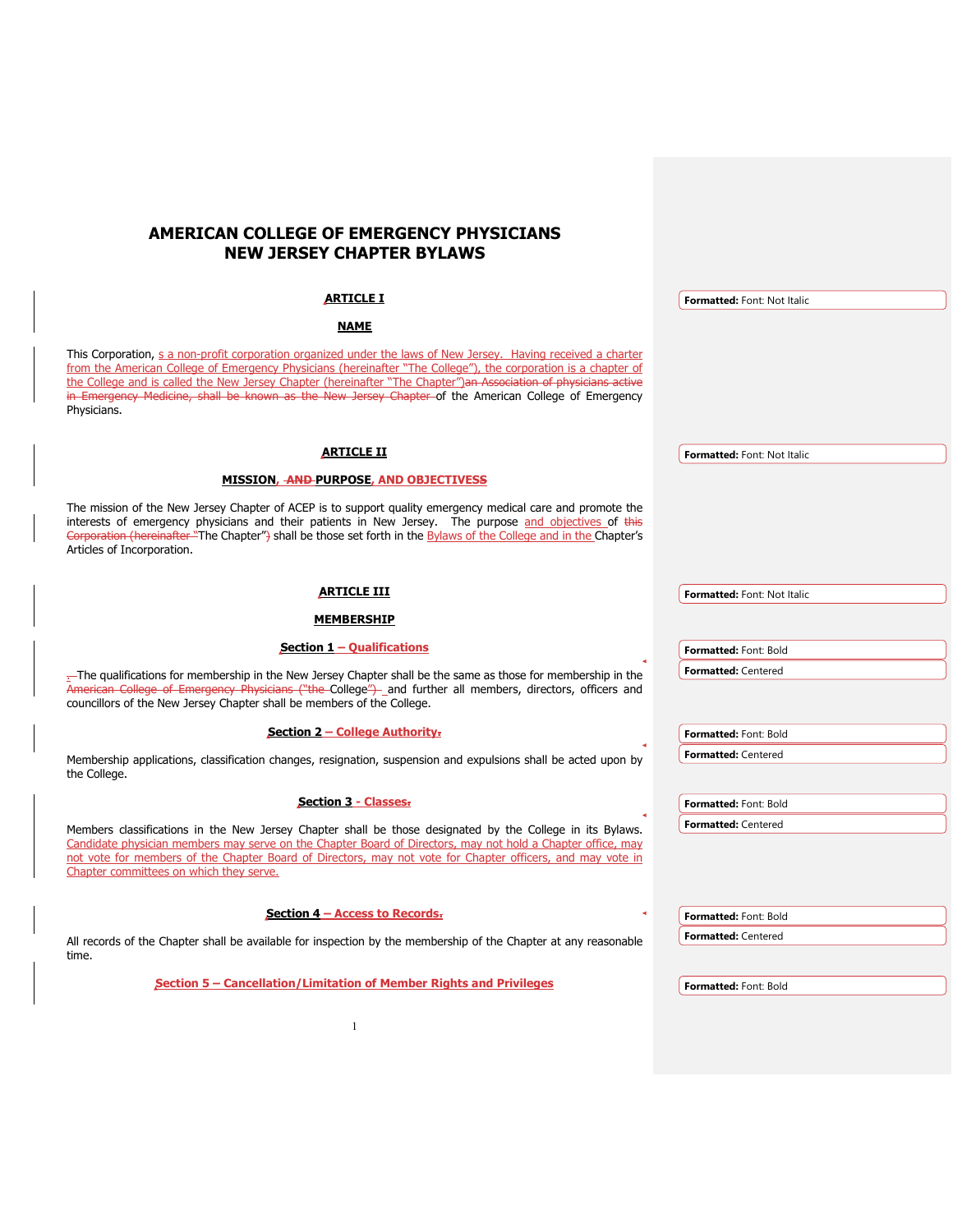The College has the sole right to cancel membership in the College for reasons described in the College Bylaws, including nonpayment of chapter dues and mandatory chapter assessments, and thereby all related chapter memberships. Any member whose dues or assessments are unpaid at the time of the annual meeting shall be ineligible to vote or to hold office.

For proper cause other than nonpayment of dues or assessments, the Chapter may limit the rights and privileges of members at the chapter level.

|                                                                                                                                                                                                                                           | <b>Formatted: Left</b>             |
|-------------------------------------------------------------------------------------------------------------------------------------------------------------------------------------------------------------------------------------------|------------------------------------|
| <b>ARTICLE IV</b>                                                                                                                                                                                                                         | Formatted: Font: Not Italic        |
| <b>DUES AND ASSESSMENT</b>                                                                                                                                                                                                                | <b>Formatted: Font: Not Italic</b> |
| Section $1 -$ Dues                                                                                                                                                                                                                        | <b>Formatted: Font: Bold</b>       |
| -Dues for the Chapter shall be determined by the Board of Directors.                                                                                                                                                                      | <b>Formatted: Centered</b>         |
| <b>Section 2 - Assessments.</b>                                                                                                                                                                                                           | Formatted: Font: Bold              |
| Assessments may not be levied except by a majority vote of the members present at the annual meeting and<br>then only if the recommendation for such assessment has been mailed to the membership at least 30 days before<br>the meeting. | <b>Formatted: Centered</b>         |

Section 3. Any member whose dues or assessments are unpaid at the time of the annual meeting shall be ineligible to vote or to hold office.

| <b>ARTICLE V</b>                                                                                                                                                                                                                                                                                                                                                                                                                                                                    | Formatted: Font: Not Italic |
|-------------------------------------------------------------------------------------------------------------------------------------------------------------------------------------------------------------------------------------------------------------------------------------------------------------------------------------------------------------------------------------------------------------------------------------------------------------------------------------|-----------------------------|
| <b>GENERAL MEMBERSHIP MEETINGS</b>                                                                                                                                                                                                                                                                                                                                                                                                                                                  |                             |
| Section 1 – Annual and Regular Meetings.                                                                                                                                                                                                                                                                                                                                                                                                                                            | Formatted: Font: Bold       |
| There shall be an annual meeting of the Chapter at such place and time as is ordered by the Board of Directors.<br>Notice of such meeting shall be mailed, either by paper or electronically, to the last recorded addresses<br>efcommunicated in writing to each member not fewer than 10 nor more than 30 days at least 60 days before the                                                                                                                                        | <b>Formatted: Centered</b>  |
| time appointed for the meeting. The Chapter may hold regular meeting with similar notice requirements.                                                                                                                                                                                                                                                                                                                                                                              | Formatted: Underline        |
| <b>Section 2 - Special Meetings.</b>                                                                                                                                                                                                                                                                                                                                                                                                                                                | Formatted: Font: Bold       |
| Other meetings of the Chapter may be held from time to time as determined by the Board of Directors. Notice<br>of such meetings shall be mailed, either by paper or electronically, to the last recorded address of communicated<br>in writing to each member at least 60 days-not fewer than 10 nor more than 30 days before the time appointed<br>for the meeting. Notice must include the purpose of the special meeting and the methods of voting to be used<br>at the meeting. | <b>Formatted: Centered</b>  |
| Section 3 - Quorum                                                                                                                                                                                                                                                                                                                                                                                                                                                                  | Formatted: Font: Bold       |
| . All meetings are open to the general membership.                                                                                                                                                                                                                                                                                                                                                                                                                                  | <b>Formatted: Centered</b>  |
| Section 4. Unless otherwise required by law. Tthe members of the Chapter present at any meeting of the Chapter<br>duly called shall constitute a quorum.                                                                                                                                                                                                                                                                                                                            | Formatted: Font: Bold       |
| Section 4 – Notice                                                                                                                                                                                                                                                                                                                                                                                                                                                                  | <b>Formatted: Centered</b>  |
| 2                                                                                                                                                                                                                                                                                                                                                                                                                                                                                   |                             |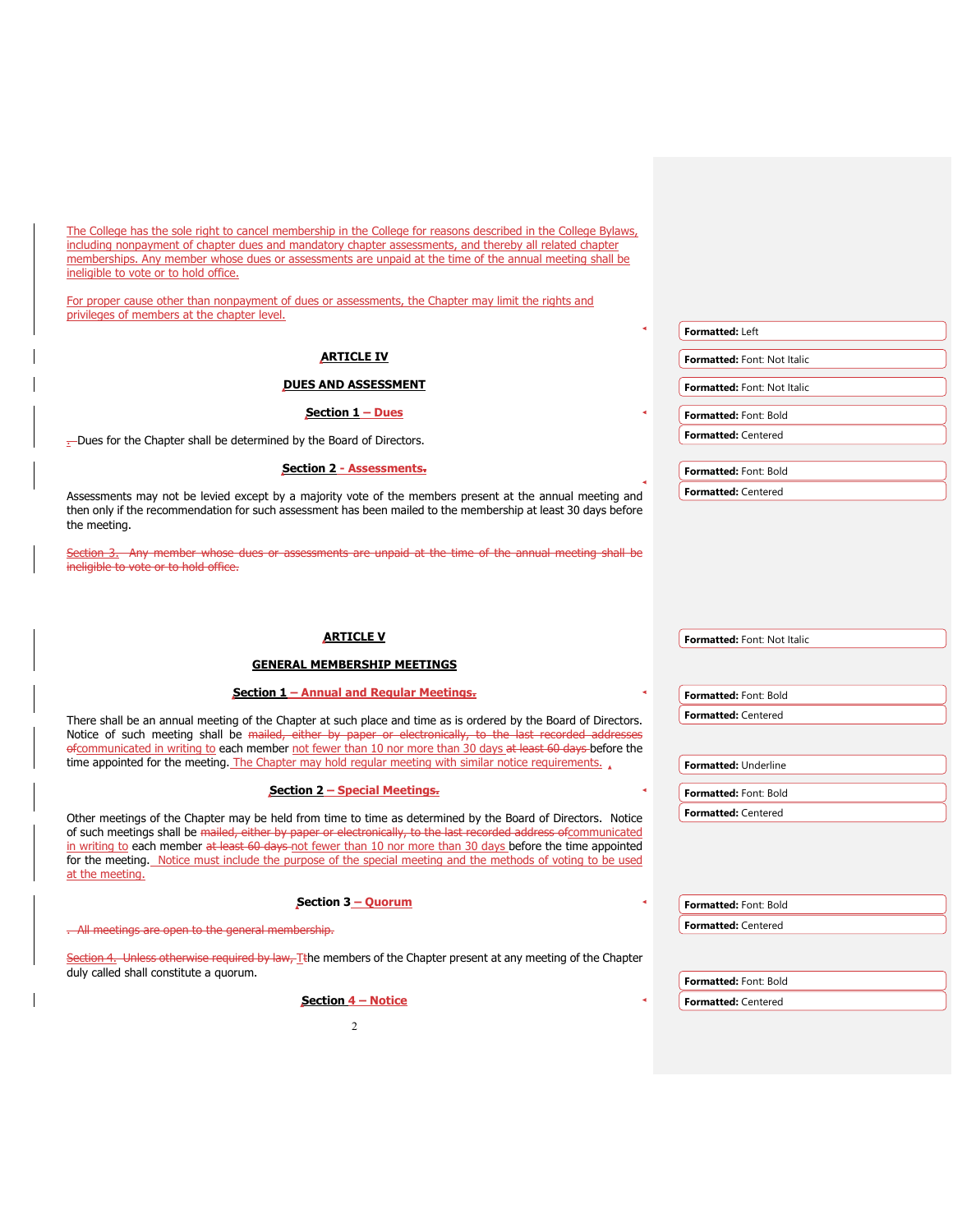| The Chapter must communicate notice of membership meetings in writing to all members. Meeting notices must                                                                                                                            |                             |
|---------------------------------------------------------------------------------------------------------------------------------------------------------------------------------------------------------------------------------------|-----------------------------|
| identify all methods of voting that will be used at the meeting.                                                                                                                                                                      |                             |
| <b>Section 5 - Remote Communication Technology</b>                                                                                                                                                                                    | Formatted: Font: Bold       |
| Any meeting of the membership and any actions taken physically in person therein, may be conducted using                                                                                                                              | Formatted: Font: Not Bold   |
| remote communication technology in conjunction with jurisdictional law.                                                                                                                                                               |                             |
| When not in conflict with these bylaws, the latest edition of The                                                                                                                                                                     | Formatted: Left             |
| <u>y Procedure</u> shall govern all Chapter meetings.                                                                                                                                                                                 |                             |
|                                                                                                                                                                                                                                       |                             |
| <b>ARTICLE VI</b>                                                                                                                                                                                                                     | Formatted: Font: Not Italic |
| <b>BOARD OF DIRECTORS</b>                                                                                                                                                                                                             |                             |
| Section 1 - Powers                                                                                                                                                                                                                    | Formatted: Font: Bold       |
|                                                                                                                                                                                                                                       | Formatted: Centered         |
| The Board of Directors shall have supervision, control, and direction of the affairs of the Chapter, including<br>hiring and supervision of the Executive Director, shall determine its policies of changes therein within the limits |                             |
| of the bylaws, shall actively pursue its purposes and shall have discretion in the disbursement of its funds. It may                                                                                                                  |                             |
| adopt such rules and regulations for the conduct of its business as shall be deemed advisable, and may, in the<br>execution of the powers granted, appoint such agents as it may consider necessary.                                  |                             |
|                                                                                                                                                                                                                                       |                             |
| The act of a majority of directors who are present at a duly called meeting, at which a quorum exists, is the act<br>of the Board, unless the Articles of Incorporation or these bylaws require the act of a greater number.          |                             |
|                                                                                                                                                                                                                                       |                             |
| <b>Section 2 - Composition.</b>                                                                                                                                                                                                       | Formatted: Font: Bold       |
|                                                                                                                                                                                                                                       | <b>Formatted: Centered</b>  |
| The Board of Directors shall be composed of 15 elected directors in addition to the Chapter's officers who have<br>been elected through the officer track. Additionally, each Emergency Medicine Residency in New Jersey may          |                             |
| appoint one resident representative.-All reqular member directors have the right to vote as directors. Candidate                                                                                                                      |                             |
| physician members are non-voting members of the Board.                                                                                                                                                                                |                             |
| Section $3$ – Term of Office.                                                                                                                                                                                                         | Formatted: Font: Bold       |
| Elected directors shall serve a term of 3 complete years, 5 the number of elected directors shall beis determined                                                                                                                     | Formatted: Centered         |
| by the position vacancies and shall be elected at each annual meeting by a majority of the votes cast by the                                                                                                                          |                             |
| general membership. Elected Directors may serve innumerable terms but must take one-year hiatus following 2<br>complete terms in succession. Candidate physicians serve a one-year term.                                              |                             |
|                                                                                                                                                                                                                                       |                             |
| The terms of the board members, officers and committees shall run from July 1 of a respective year, and end on<br>the next immediately succeeding June 30. All succession to Board of Directors, officers, and councillors occasioned |                             |
| by the expiration of respective terms shall occur on July 1 of each year.                                                                                                                                                             |                             |
|                                                                                                                                                                                                                                       |                             |
| Section $4A -$ Nomination and Election-                                                                                                                                                                                               | Formatted: Font: Bold       |
| The Nominating Committee shall present to the Board a list of nominees for available elected Board positions at                                                                                                                       | Formatted: Centered         |
| least 60 days prior to the date of the election. Nominees must be regular physician members in good standing.                                                                                                                         |                             |
| Nominations from the floor at the time of elections are allowed. Voting must be submitted electronically prior to<br>the annual meeting. A majority of the legal votes cast by Chapter members voting elects the directors. Write in  |                             |
| votes are allowed.                                                                                                                                                                                                                    |                             |
|                                                                                                                                                                                                                                       |                             |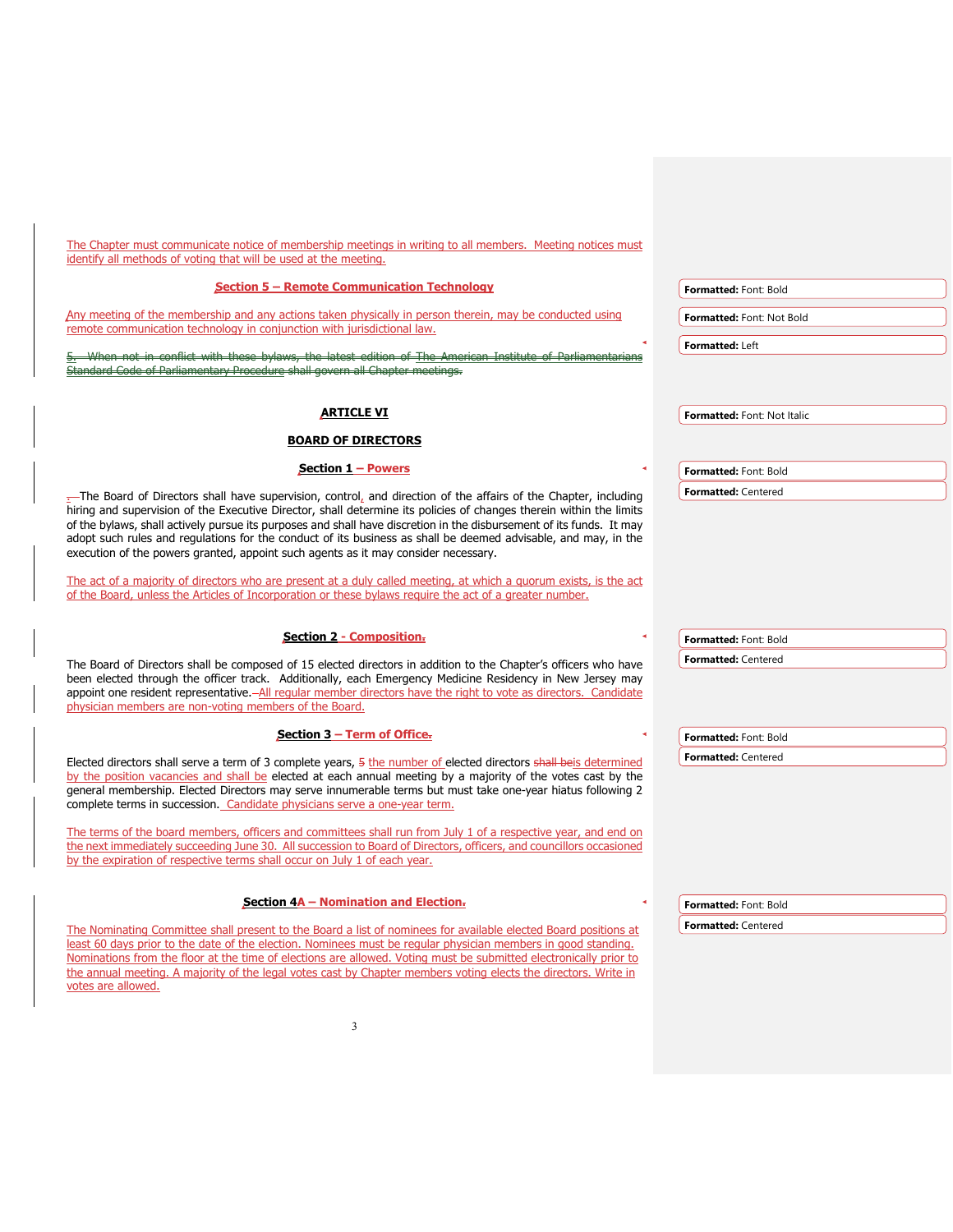### **Section 4B – Balloting Procedures**

On individual ballots, members must cast the same number of votes as the number of positions to be filled. When more candidates receive a majority of the legal votes cast than the number of positions to be filled, the candidates with the highest vote totals are elected. When all positions are filled but one and there are three or more candidates for the sole remaining position with none receiving a majority of the legal votes cast, only the two candidates with the highest vote totals remain on the next ballot. Ties are broken by revote.

# **Section 5 – Meetings**

The Board of Directors shall meet at least 3 times per year. Notice of all meetings of the Board of Directors shall be sent by mail, either by paper or electronically, communicated in writing to each member of the Board at his or her last recorded address at least ten (10) days in advance of such meetings. Unless prohibited by law, Board meetings may be conducted by telephone conference call. A majority of the Board shall constitute a quorum at any meeting of the Board.

The President or the Executive Committee, on 48-hours' notice and having the same quorum requirements, may call a special meeting of the Board.

Each member of the Board of Directors, including the elected directors, and the Chapter officers not explicitly elected to the Board, are expected to attend no less than one half of the meetings of the Board of Directors held in any one year. If any of the aforementioned members of the Board fails to attend at least fifty percent (50%) of the Board meetings it shall be deemed that such board member has given written notice of resignation, such resignation to be effective at the beginning of next Board meeting held following the end of the determination period. In this instance only, the Board shall have the prerogative of rejecting such resignation.

tion 5. Each member of the Board, except for the emergency medicine residency representatives, shall have a single vote. The emergency medicine residency representatives shall be non-voting members of the board.

#### **Section 6 - Removal.**

Any director or officer may be removed from office by a three-quarters vote of the voting members present and voting at any meeting of the Chapter. A recall must be initiated by a petition signed by voting members present at that meeting. The number of signatures on the recall petition shall be no less than one-third of the number of votes cast at the meeting which the director was elected. Any vacancy created by a recall shall be filled by a majority vote of the voting members present and voting at the Chapter meeting at which the recall occurs. Nominations for any vacancy shall be accepted from the floor.

#### **Section 7 – Resignation.**

Any director may resign at any time by giving written notice to the President or to the Board of Directors. Such resignation shall take effect at the time specified thereof as determined by the President or the Board.

## **Section 8 – Vacancies.**

Any vacancies that may occur on the Board by any reason may be filled by a\_majority vote of the remaining members of the Board for the unexpired term.

# **Section 9 – Remote Communication Technology**

Any meeting of the Board of Directors and any actions taken in person therein, may be conducted using remote communication technology in conjunction with any applicable jurisdictional law.

4

**Formatted:** Left **Formatted:** Font: Bold **Formatted:** Centered

**Formatted:** Font: Bold **Formatted:** Centered

**Formatted:** Font: Bold **Formatted:** Centered

**Formatted:** Font: Bold **Formatted:** Centered

**Formatted:** Font: Bold **Formatted:** Centered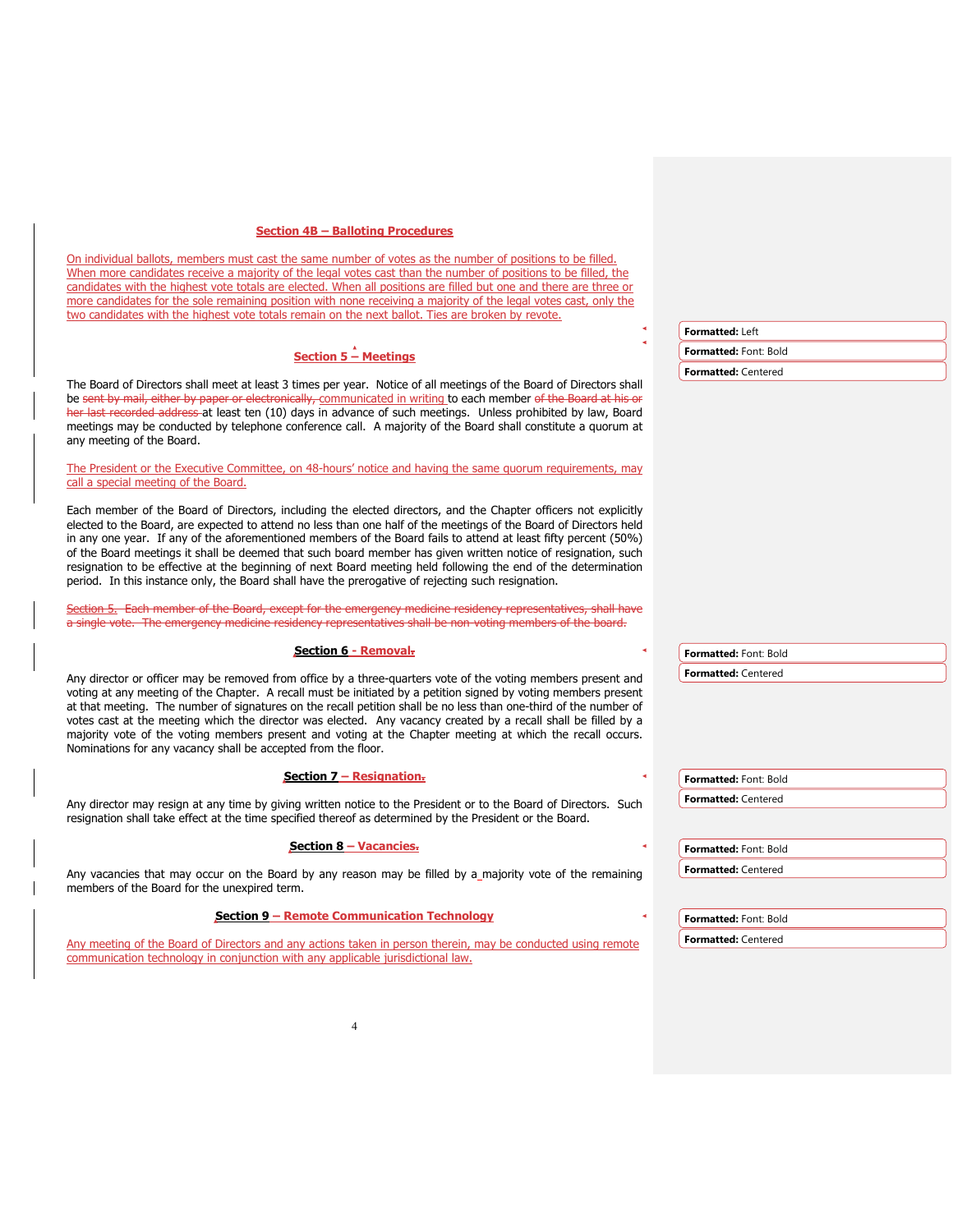. The terms of the board members, officers and committees shall run from July 1 of a respective year, and end on the next immediately succeeding June 30. All succession to Board of Directors, officers, and councillors occasioned by the expiration of respective terms shall occur on July 1 of each year.

Section 10. The first annual meeting of the Board of Directors shall occur during the month of July to install the new officers.

| <b>ARTICLE VII</b>                                                                                                                                                                                                                                                                                                                                                                                                                                                  | Formatted: Font: Not Italic |
|---------------------------------------------------------------------------------------------------------------------------------------------------------------------------------------------------------------------------------------------------------------------------------------------------------------------------------------------------------------------------------------------------------------------------------------------------------------------|-----------------------------|
| <b>OFFICERS</b>                                                                                                                                                                                                                                                                                                                                                                                                                                                     |                             |
| Section 1 – Officer Titles and Terms of Office-                                                                                                                                                                                                                                                                                                                                                                                                                     | Formatted: Font: Bold       |
| The elective officers of the Chapter shall be the President, President-Elect, Secretary, and Treasurer. Only<br>members of the Board of Directors may nominate a candidate for chapter officer. Each officer shall be elected<br>forserve a term of 1 year and shall automatically assume the next higher leadership position. Election shall be by<br>a majority vote of the members of the Board of Directors present and voting at the Board meeting immediately | <b>Formatted: Centered</b>  |
| following the annual meeting. Also, the immediate Past-President shall be an officer of the Chapter and will step<br>down as a member of the Board of Directors once his or her officer term is completed. Once in the officer track.<br>an officer shall finish out through the Past-President year.                                                                                                                                                               |                             |
| <b>Section 2 Nomination and Election-</b>                                                                                                                                                                                                                                                                                                                                                                                                                           | Formatted: Font: Bold       |
| Only members of the Board of Directors may nominate a candidate for Treasurer. Candidates for Treasurer must<br>have completed at least two years of a Board of Director term. Election shall be by a majority yote of the members<br>of the Board of Directors present and voting at the Board meeting immediately following the annual meeting.                                                                                                                   | <b>Formatted: Centered</b>  |
| cer shall serve on the Board of Directors.                                                                                                                                                                                                                                                                                                                                                                                                                          |                             |
| Section 3 – Voting as a Director                                                                                                                                                                                                                                                                                                                                                                                                                                    | Formatted: Font: Bold       |
| Each officer shall serve on the Board of Directors and has the right to vote as a director. In the instance of a tie<br>vote, the President will be given two votes.                                                                                                                                                                                                                                                                                                | <b>Formatted: Centered</b>  |
| <b>Section 4 - Duties</b>                                                                                                                                                                                                                                                                                                                                                                                                                                           | Formatted: Font: Bold       |
| $-$ The duties of the officers shall be as follows:                                                                                                                                                                                                                                                                                                                                                                                                                 | <b>Formatted: Centered</b>  |

- a. The President shall be the executive officer of the Board of Directors. He or she shall preside over all meetings of the Chapter and the Board of Directors, and shall perform all duties as usually pertain to the office of the President. He or she shall be responsible for ensuring that all Chapter contracts with third parties contain a provision disclosing the fact that the Chapter is an entity separate and distinct from the College. The President shall be responsible for ensuring that the Chapter adheres to the policy governing the use of the mark of the College.
- b. The President-Elect in the absence of the President, shall preside at all meetings and perform such other duties as may be assigned by the President or the Board of Directors. The President-Elect shall, upon the expiration of his or her term, assume the office of President.
- c. The immediate Past-President, in the absence of both the President and President-Elect, shall preside at all meetings and perform such other duties as may be assigned by the President or the Board of Directors.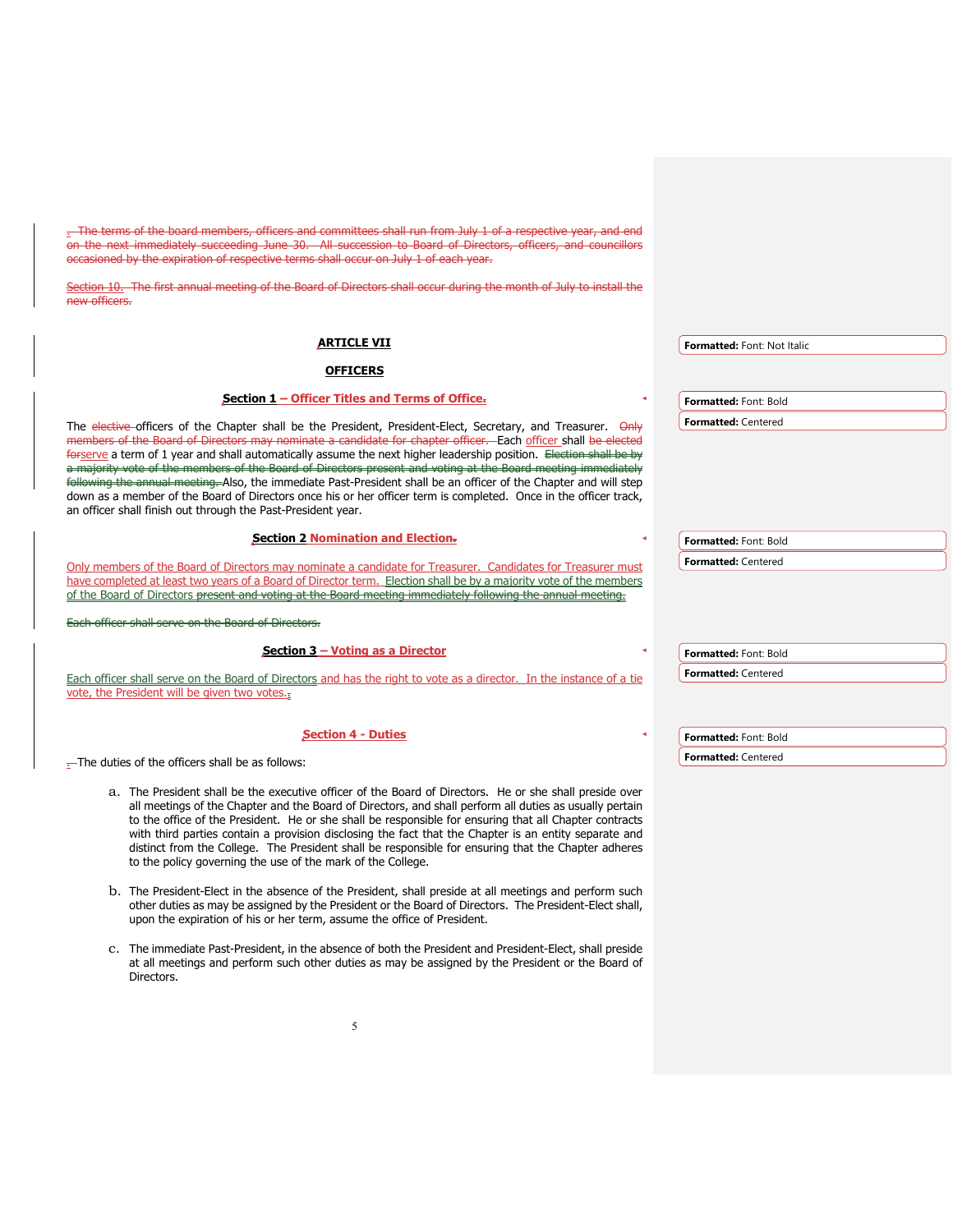- d. The Secretary shall be responsible for creating and maintaining appropriate records of all Chapter activities. The Secretary shall be responsible for ensuring that the Chapter complies with the policy of the College.
- e. The Treasurer shall be responsible for creating and maintaining appropriate accounts and records of all Chapter finances. He or she shall also be responsible for ensuring that appropriate chapter reports are filed.

| Section 4.-5 - Removal                                                                                                                                                                                                             | Formatted: Font: Bold                             |
|------------------------------------------------------------------------------------------------------------------------------------------------------------------------------------------------------------------------------------|---------------------------------------------------|
| Any officer may be removed from office by a three-quarters (3/4) vote of the Board of Directors. A majority vote                                                                                                                   | <b>Formatted: Centered</b>                        |
| of the Board of Directors shall fill any vacancy created by a recall.                                                                                                                                                              |                                                   |
| Section $6 -$ Resignation 5.                                                                                                                                                                                                       | Formatted: Font: Bold                             |
|                                                                                                                                                                                                                                    |                                                   |
| Any officer may resign at any time by giving written notice to the President or to the Board of Directors. Such<br>resignation shall take effect at the time specified herein or at the time of acceptance by the President or the | <b>Formatted: Centered</b>                        |
| Board.                                                                                                                                                                                                                             | Formatted: Underline                              |
| Section $7 -$ Vacancies $6.$                                                                                                                                                                                                       |                                                   |
|                                                                                                                                                                                                                                    | Formatted: Font: Bold                             |
| Vacancies which occur in the officership of the Chapter for any reason, other than recall, shall be filled by-a                                                                                                                    | <b>Formatted: Centered</b>                        |
| majority vote of the Board of Directors. advancing the remaining officers to the next higher leadership position.<br>The office of Treasurer shall then be filled by a majority vote of the Board of Directors.                    |                                                   |
|                                                                                                                                                                                                                                    |                                                   |
|                                                                                                                                                                                                                                    |                                                   |
| <b>ARTICLE VIII</b>                                                                                                                                                                                                                | Formatted: Font: Not Italic                       |
| <b>COUNCILLORS</b>                                                                                                                                                                                                                 |                                                   |
| Section 1 - Allocation.                                                                                                                                                                                                            | Formatted: Font: Bold                             |
| One councillor to the College, and one additional councillor for each 100 members of the Chapter, shall be filled                                                                                                                  | <b>Formatted: Centered</b>                        |
| by the following formula: The College Bylaws determine Councillor allocation.                                                                                                                                                      |                                                   |
|                                                                                                                                                                                                                                    |                                                   |
| a. The sitting President shall be appointed a councillor.                                                                                                                                                                          |                                                   |
| b. At such time as the Chapter is eligible for more than one councillor, the President-elect and then the                                                                                                                          |                                                   |
| Immediate Past-President shall be appointed.                                                                                                                                                                                       |                                                   |
| e.a. Any additional councilors either at-large or alternate shall be elected by the majority vote o                                                                                                                                |                                                   |
| of Directors present and voting at the Board meeting immediately following the annual m                                                                                                                                            |                                                   |
| <b>Section 2 Terms of Office.</b>                                                                                                                                                                                                  |                                                   |
|                                                                                                                                                                                                                                    | Formatted: Font: Bold                             |
| Councillors shall serve a term of one year. Councillors may serve an unlimited number of consecutive terms.                                                                                                                        | <b>Formatted: Centered</b>                        |
| Alternate Councillors may also serve an unlimited number of consecutive terms.                                                                                                                                                     |                                                   |
| Section 3 - Nomination and Election-                                                                                                                                                                                               | Formatted: Font: Bold                             |
| Any additional Ceouncillors either at-large or alternate shall be elected by the majority vote of the Board of                                                                                                                     | <b>Formatted: Centered</b>                        |
| Directors.-present and voting at the Board meeting immediately following the annual meeting.                                                                                                                                       | Formatted: Font: (Default) Tahoma                 |
|                                                                                                                                                                                                                                    | <b>Formatted:</b> Normal, No bullets or numbering |

**Formatted:** Font: (Default) Tahoma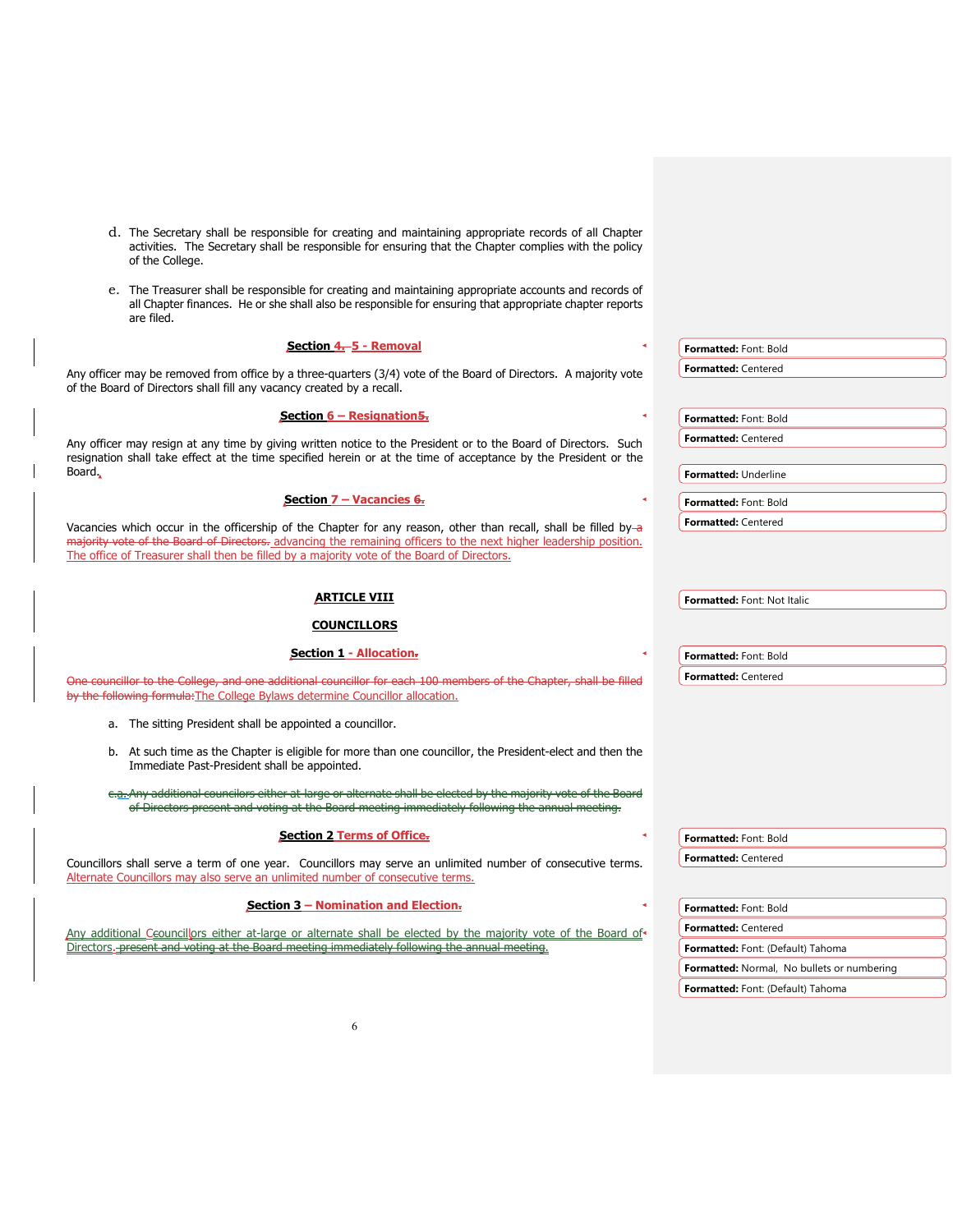The Chapter shall also elect alternate Councillors who will be available for seating if a councillor is not present. The number of alternate Councillors shall equal up to the total number of Councillor positions allottedPresident may appoint Alternate Councillors. **Section 4 – Removal.** Vacancies occurring in Councillor positions other than by removal shall be filled in a timely manner from among the alternates by appointment of the President. **Section 54 – Removal .** A Councillor or Alternate Councillor may be removed from office by a three-quarters (3/4) vote of the Board of Directors. The Councillor will then be replaced by one of the alternates by majority vote of the Board. **Section 56 - Resignation.** Any Councillor or Alternate Councillor may resign at any time by giving written notice to the President or to the Board. Resignation takes effect immediately or at the time designated therein. The duties of a Councillor shall include, but not be limited to, those in the National Councillor position description. **Section 6 – Vacancies** Vacancies occurring in Councillor positions other than by removal shall be filled in a timely manner from among the alternates by appointment of the President. **ARTICLE IX COMMITTEES** With the exception of the Executive Committee, The President appoints annually all Chapter committee members and committee chairs unless they serve ex officio. All committee chairs are voting committee members. The Executive Committee, chaired by the President and composed of President, President-Elect, Secretary, and Immediate Past President, has the authority, when a quorum defined as a majority of committee members exists, to act on behalf of the Board between meetings of the Board. The Board at its next meeting must ratify the action(s) of the Executive Committee; failure of ratification nullifies the action(s) taken by the Executive Committee. The Nominating Committee, chaired by the Immediate Past President and composed of two Board of Directors, identifies nominees for the Board, the Chapter officers, and the Councillors and Alternate Councillors unless otherwise appointed or designated. The President may appoint such committees as he or she deems necessary. **ARTICLE X VOTING AND PARLIAMENTARY AUTHORITY Section 1 - MAIL VOTEMail Vote** Unless prohibited by law, voting on any matter, including the election of directors or officers, may be conducted by mail, either by paper or electronically. **Section 2 – Voting Results**  A majority vote of legal votes cast by members voting on any issue or question under consideration at any meeting will constitute an affirmative decision on the issue. **Formatted:** Font: Bold **Formatted:** Centered **Formatted:** Font: Bold **Formatted:** Centered **Formatted:** Font: Bold **Formatted:** Font: Bold **Formatted:** Centered **Formatted:** Font: (Default) Tahoma, Bold **Formatted:** Font: (Default) Tahoma, Bold **Formatted:** Font: (Default) Tahoma, Bold **Formatted:** Font: (Default) Tahoma, Bold **Formatted:** Font: Not Italic **Formatted:** Font: Not Italic **Formatted:** Font: Not Italic **Formatted:** Font: Bold **Formatted:** Font: Not Bold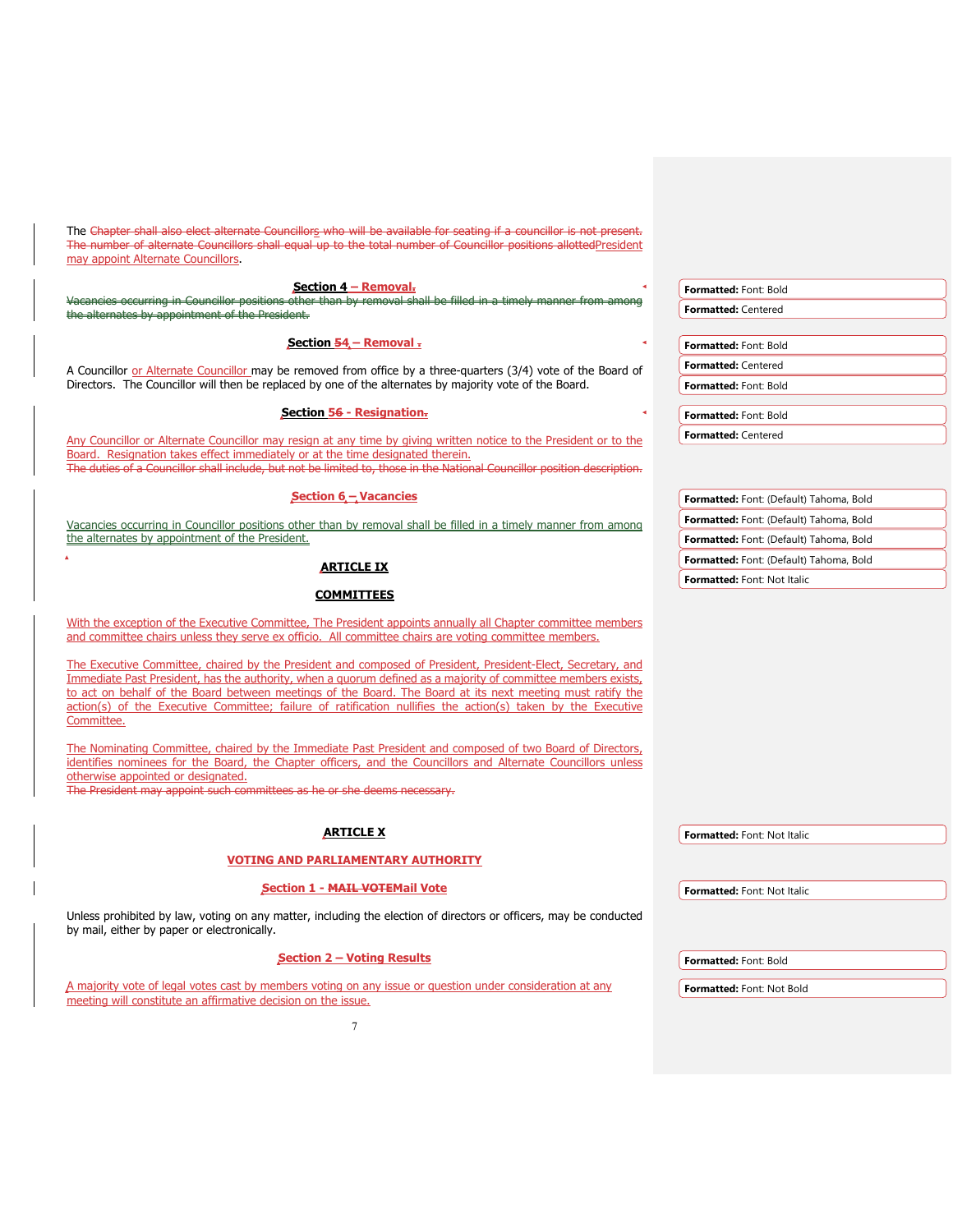| <b>Section 3 - Parliamentary Authority</b>                                                                                                                                                                                                                                                                                                                                                                                                                                                                                                                                                                                                                                                                                                                                                                                                                                                              | <b>Formatted: Font: Bold</b>       |
|---------------------------------------------------------------------------------------------------------------------------------------------------------------------------------------------------------------------------------------------------------------------------------------------------------------------------------------------------------------------------------------------------------------------------------------------------------------------------------------------------------------------------------------------------------------------------------------------------------------------------------------------------------------------------------------------------------------------------------------------------------------------------------------------------------------------------------------------------------------------------------------------------------|------------------------------------|
|                                                                                                                                                                                                                                                                                                                                                                                                                                                                                                                                                                                                                                                                                                                                                                                                                                                                                                         | <b>Formatted: Font: Not Bold</b>   |
| When not in conflict with these bylaws, the latest edition of The American Institute of Parliamentarians<br>Standard Code of Parliamentary Procedure shall govern all Chapter meetings.                                                                                                                                                                                                                                                                                                                                                                                                                                                                                                                                                                                                                                                                                                                 | <b>Formatted: Left</b>             |
|                                                                                                                                                                                                                                                                                                                                                                                                                                                                                                                                                                                                                                                                                                                                                                                                                                                                                                         | Formatted: Left                    |
| <b>ARTICLE XI</b>                                                                                                                                                                                                                                                                                                                                                                                                                                                                                                                                                                                                                                                                                                                                                                                                                                                                                       | Formatted: Font: Not Italic        |
| <b>INDEMNIFICATION</b>                                                                                                                                                                                                                                                                                                                                                                                                                                                                                                                                                                                                                                                                                                                                                                                                                                                                                  |                                    |
| The Chapter indemnifies any and all individuals as determined by the Board of Directors, to include at a minimum,<br>Chapter's directors or officers or former directors or officers against expenses actually and necessarily incurred<br>by them in connection with the defense of any action, suit, or proceeding, in which they or any of them are made<br>parties, or a party, by reason of having been directors or officers or other individuals as the Board deems<br>appropriate of the Chapter, except in relation to matters as to which such director or officer or former director or<br>officer or other individuals as the Board deems appropriate shall be adjudged in such action, suit, or proceeding<br>to be liable for misconduct in the performance of duty and to such matters as shall be settled by agreement<br>predicated on the existence of such liability for misconduct. |                                    |
| <u>ARTICLE XII</u>                                                                                                                                                                                                                                                                                                                                                                                                                                                                                                                                                                                                                                                                                                                                                                                                                                                                                      | <b>Formatted:</b> Font: Not Italic |
| <b>APPROVAL OF BYLAWS AND AMENDMENTS</b>                                                                                                                                                                                                                                                                                                                                                                                                                                                                                                                                                                                                                                                                                                                                                                                                                                                                |                                    |
| Section 1 – College Approval.                                                                                                                                                                                                                                                                                                                                                                                                                                                                                                                                                                                                                                                                                                                                                                                                                                                                           | Formatted: Font: Bold              |
| These bylaws and amendments thereto shall not become effective until approved by the Board of Directors of the                                                                                                                                                                                                                                                                                                                                                                                                                                                                                                                                                                                                                                                                                                                                                                                          | <b>Formatted: Centered</b>         |
| College or their designee.                                                                                                                                                                                                                                                                                                                                                                                                                                                                                                                                                                                                                                                                                                                                                                                                                                                                              |                                    |
| <b>Section 2 - Chapter Bylaws Amendments-</b>                                                                                                                                                                                                                                                                                                                                                                                                                                                                                                                                                                                                                                                                                                                                                                                                                                                           | Formatted: Font: Bold              |
| Unless otherwise specified by law, these bylaws may be amended by a two-thirds vote of the members voting at                                                                                                                                                                                                                                                                                                                                                                                                                                                                                                                                                                                                                                                                                                                                                                                            | Formatted: Centered                |
| a meeting of the Chapter, provided that the proposed amendments have been communicated in writing to the<br>membership of the Chapter at least thirty (30) days prior to the meeting.                                                                                                                                                                                                                                                                                                                                                                                                                                                                                                                                                                                                                                                                                                                   |                                    |
| Section 3 - Submission to College-                                                                                                                                                                                                                                                                                                                                                                                                                                                                                                                                                                                                                                                                                                                                                                                                                                                                      | Formatted: Font: Bold              |
| Amendments to these bylaws shall be submitted to the College in a format and manner prescribed by the College<br>no later than thirty (30) days following the adoption of such amendments. No amendment shall have any force<br>or effect until it has been submitted to and reviewed by the Board of Directors of the College or their designee,<br>provided however, that such amendment shall be considered to be approved if the Board of Directors or its<br>designee fails to give written notice of its objection within ninety (90) days following receipt.                                                                                                                                                                                                                                                                                                                                     | Formatted: Centered                |
| Section 4 - Consistency with College Bylaws-                                                                                                                                                                                                                                                                                                                                                                                                                                                                                                                                                                                                                                                                                                                                                                                                                                                            | Formatted: Font: Bold              |
| These bylaws must at all times be consistent with the Bylaws of the College. Should the Bylaws of the College<br>be changed in such a manner as to render these bylaws inconsistent therewith, then these bylaws shall be<br>amended within two (2) years of written notification of amendment of the College Bylaws to eliminate said<br>inconsistency.                                                                                                                                                                                                                                                                                                                                                                                                                                                                                                                                                | Formatted: Centered                |
| Section 5 – Date of Adoption by Chapter                                                                                                                                                                                                                                                                                                                                                                                                                                                                                                                                                                                                                                                                                                                                                                                                                                                                 | <b>Formatted: Font: Bold</b>       |
| Revised The Chapter adopted the most recent revision to these bylaws on June 6, 2019.                                                                                                                                                                                                                                                                                                                                                                                                                                                                                                                                                                                                                                                                                                                                                                                                                   | <b>Formatted: Centered</b>         |
| Revised: May 17, 1995, April 4, 2002, May 20, 2003, May 1, 2014, May 5, 2016, May 5, 2017, June 6, 2019.                                                                                                                                                                                                                                                                                                                                                                                                                                                                                                                                                                                                                                                                                                                                                                                                |                                    |
| 8                                                                                                                                                                                                                                                                                                                                                                                                                                                                                                                                                                                                                                                                                                                                                                                                                                                                                                       |                                    |